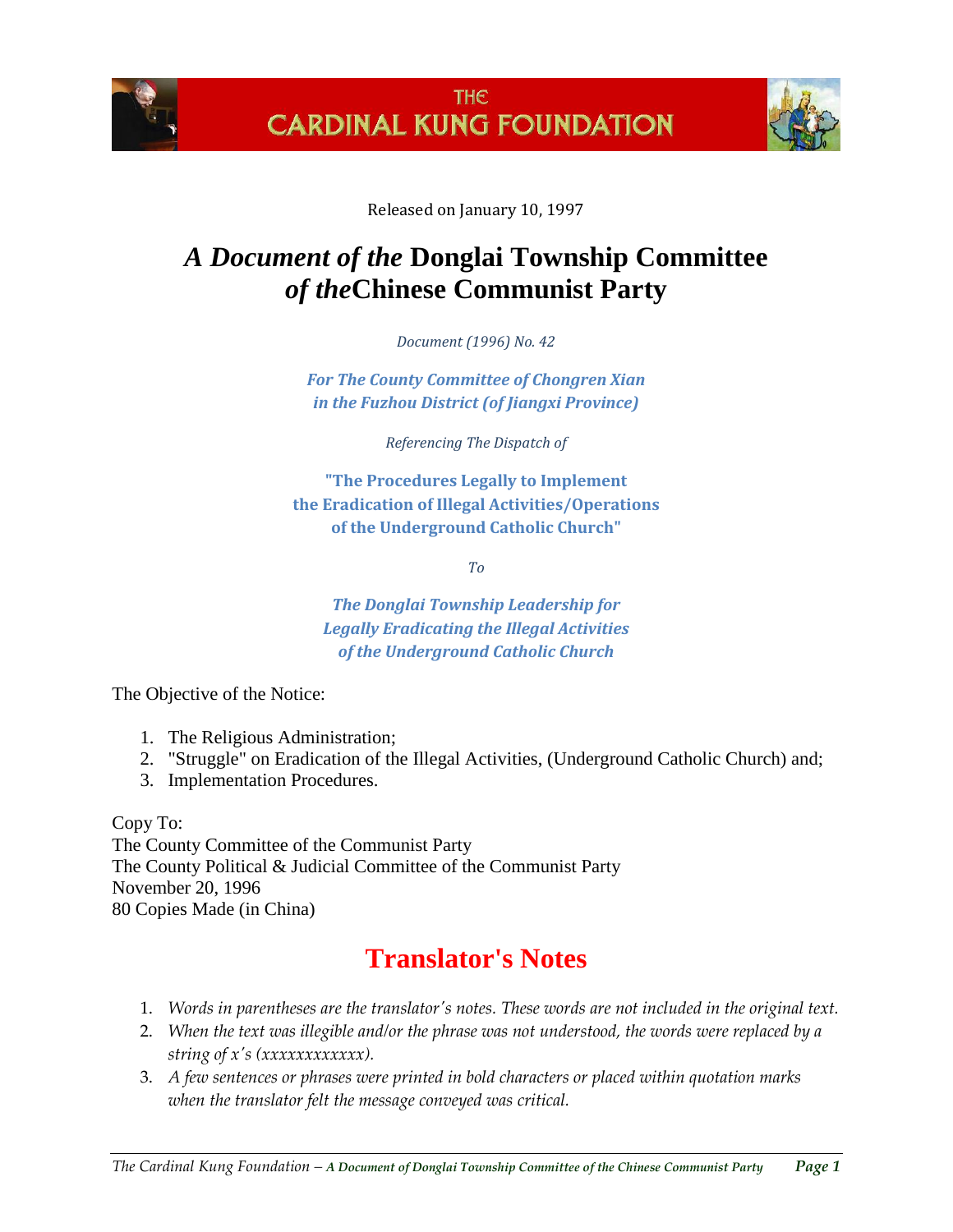- 4. *A few paragraphs were divided into sub-paragraphs for easier reading.*
- 5. *Copies of the Chinese text are available upon request.*

#### To: All units of the village branch of the Party, and All units directly under the Township Authority:

In accordance with the approved study, attached herewith for your use is Donglai's

#### *Procedure to Legally Implement the Eradication of Illegal Activities of the Underground Catholic Church*

Please be practical, thorough, and serious in your implementation.

In recent years, the population of religious believers in our villages has increased due to the intensified infiltration of overseas religious enemy and opposition forces, and due to the influence of the illegal activities of the underground religious force in our country. Some have used religion to commit criminal activities, seriously disturbing the social order and affecting political stability. Therefore, every unit in this entire township must be highly vigilant in and politically attuned to the gravity and danger of the overall situation. You must strengthen the leadership, and, with resolute, decisive and organized measures, to legally develop this special "struggle" in order to **eradicate the illegal activities of the underground Catholic Church**

Eradicating the illegal activities of the underground Catholic Church is a decisive and critical political work. In developing this special "struggle", we will proceed according to the facts, abide by the law, recognize two different types of contradictions (*Note: The two different contradictions are 1) contradiction among people and 2) contradiction between enemy and defender* - Mao 's Thought), be vigilant of the enemy's power and of public instigation by religious believers, assure smooth development of "Eradicating Illegal Activities" work, and achieve the projected objectives. Any important and sensitive issues as well as the progress of all units' assignment must be reported promptly for directives.

November 20, 1996

# **Procedures to Legally implement the Eradication of Illegal Activities of the Underground Catholic Church**

In order to truly unify the thorough enforcement of the Party's religious policy, to strengthen the administration of religious affairs in the township, to standardize the conduct of religious activities, and to reflect closely the circumstances of this town, effective immediately, we have decided to employ **a united action to destroy the organization of the underground Catholic Church** in Shanbei, Leifang, and Donglai, and to stop its illegal assembly activities. The following operation procedures are proposed: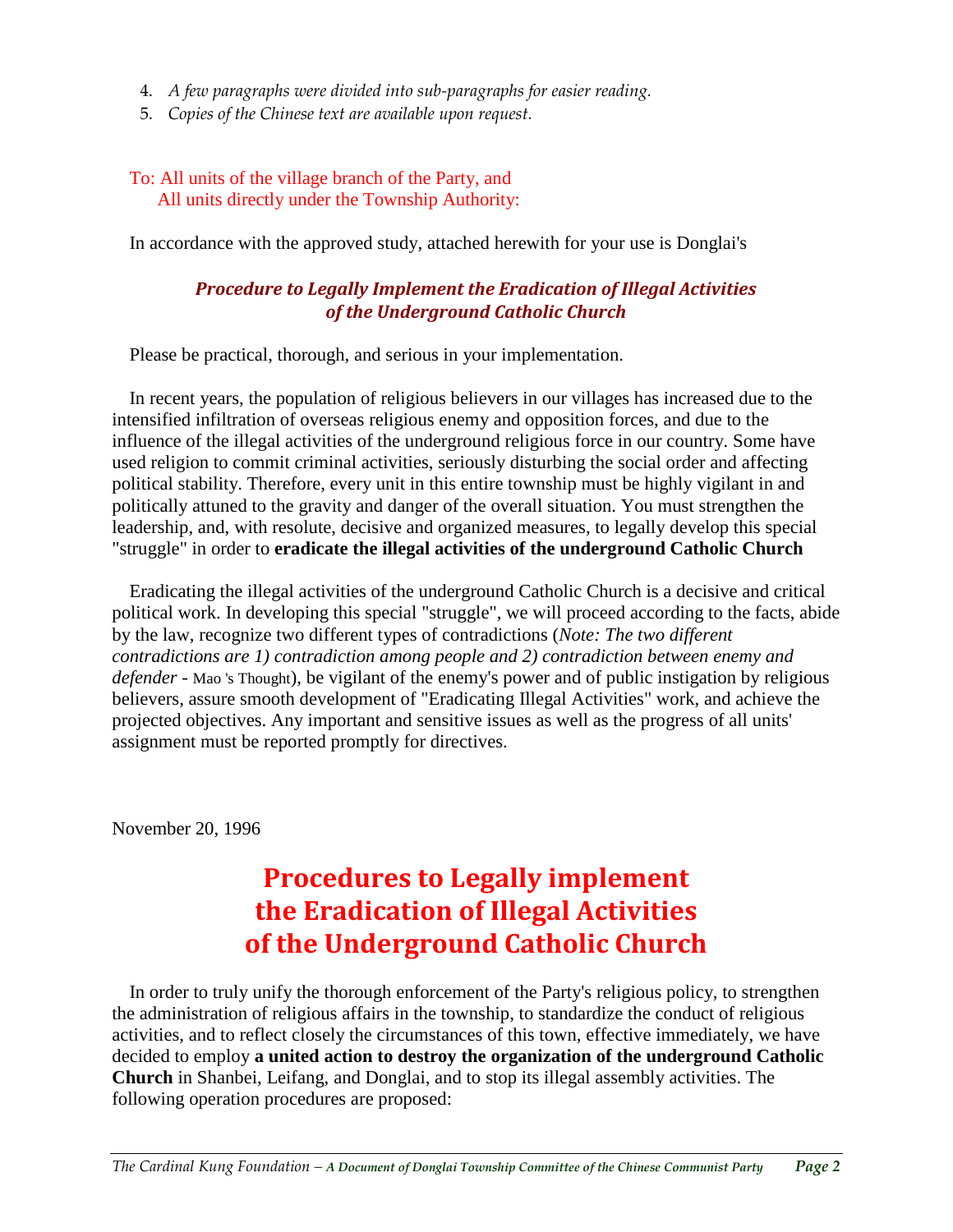#### **A. Guidelines**

In the spirit of the 6th meeting of the 14th Party Conference, and in order to mobilize the vast number of people including religious believers, we learn from the document:

#### *Decision of the Central Communist Party on Certain Important Resolutions Relating to the Strengthening of the Spirit of Socialism to Establish Civilization*.

For promotion of social stability and for successful eradication of the illegal religious activities by law, we must:

- 1. Raise the banners: "Protect the Dignity of the Law", and "Self Administer an Independent and Autonomous Church",
- 2. Achieve the objectives: "Protect the Legal (Official Patriotic Association), Stop the Illegal (Unofficial underground Roman Catholic Church), Strike the Illegal, and Resist the Infiltration",
- 3. Use the strategy of "Conversion Through Re-Education, Disintegration, Unification of the Majority and Attacking the Individuals", and
- 4. Proceed steadily and proactively with meticulous planning, and decisive attitude to avoid major problems."
- Destroy the organization of the Catholic underground forces in the township.
- Cut off foreign contacts with local illegal elements
- Destroy the Church's illegal assembly place
- Thoroughly clear all religious propaganda posters
- Strengthen the establishment of spiritual civilization and grassroots organization
- xxxxxxxxxxxxxx
- Coordinate all security implementations.

#### **B) Stages**

Three stages are necessary to achieve the above objectives.

#### **B.I) Planning Stage: (November 20 to 25)**

B.I.1) Establish a strong organization for each rank. All personnel should report to duty and start working.

B.I.2) Carefully plan a highly secured procedure for overall implementation in this township.

B.I.3) Combine the township's workforce to organize six teams of "spiritual civilization propaganda force" to be stationed and put to work in those villages where the underground Catholic Church has the most influence.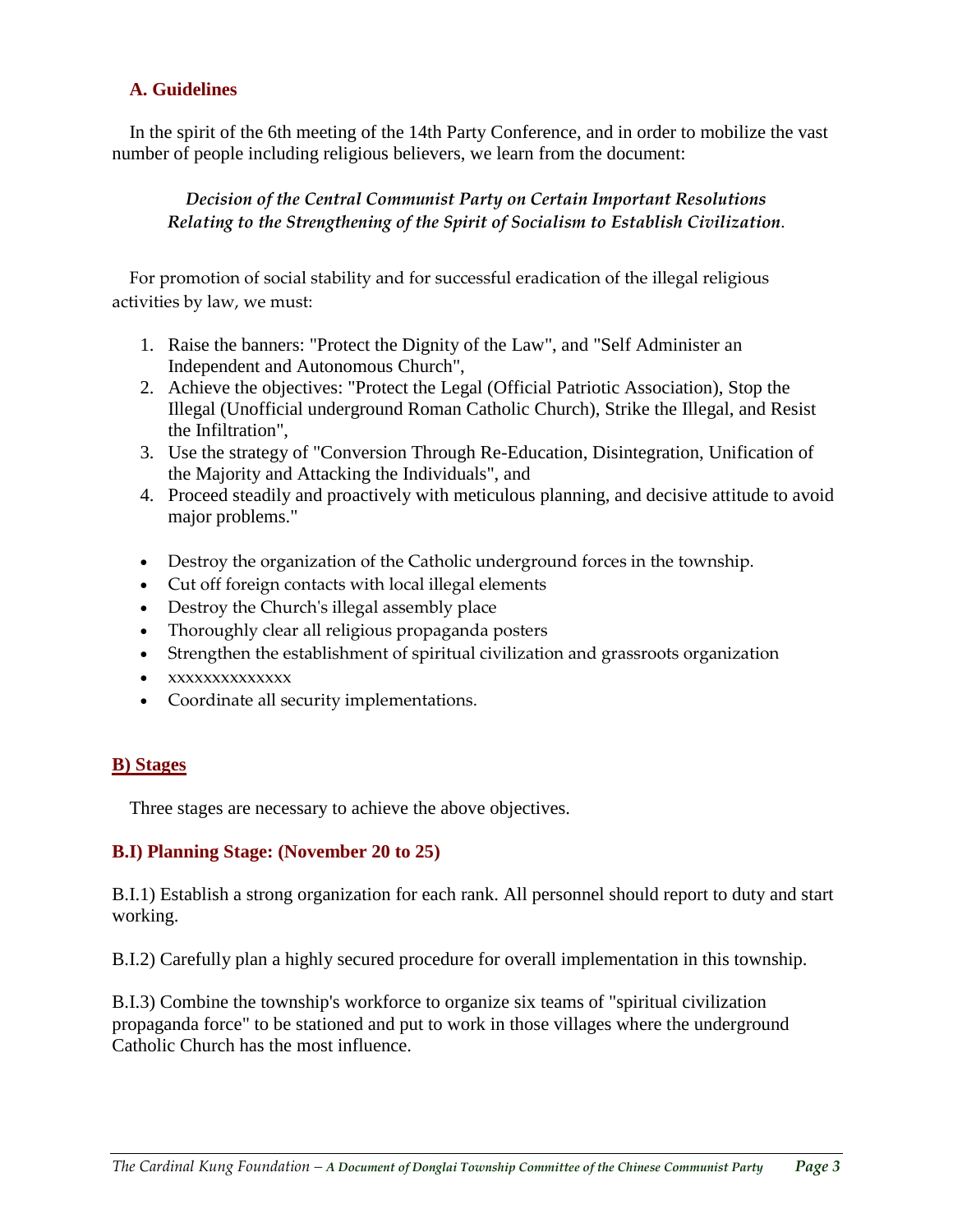B.I.4) Define propaganda policy and customize the propaganda campaign to target different groups of underground believers: religious, core elements, and general public believers. Utilizing the authority of the government, print announcements of prohibition. Adopt a unified propaganda approach and prepare its materials.

B.I.5) Be mentally and materially prepared to handle any unexpected incidents. Promptly report any such incidents to your supervisor.

## **B.II) Implementation Stage (November 25, 1996 - March 31, 1997):**

## B.II.1) **Before November 25, 1996**

All village "Spiritual Civilization Promotion Teams" must be stationed in the villages where the underground Catholic church believers live. The primary objective of the team is to develop an education propaganda offensive by utilizing radio broadcast to propagate the

## *Decision of the Central Communist Party on Certain Important Resolutions Relating to the Strengthening of the Spirit of Socialism to Establish Civilization*

We must propagate the Party's religious policy and the code of law in addition to patriotism.

## B.II.1.a) **Laying the Foundation:**

In order to accomplish conversion through education, the team members should

B.II.1.a.1) Eat, live and labor together with the people,

B.II.1.a.2) Perform good public relations act by visiting every family, and

B.II.1.a.3) Sincerely offer them solutions to their practical production problems.

The above steps will re-educate the attitude (of the Catholics) to work for us (our favor).

## B.II.1.b) **Investigation**

In order to insure that this campaign of eradicating illegal religious activities is fully implemented,

B.II.1.b.1) Thoroughly understand all basic characteristics of the vast group of religious believers. In cooperation with the local police department, develop a complete headcount of both local and transient populations. **Register and set up a file for each one of them**.

B.II.1.b.2) Investigate and clearly understand the background of those out-of-town Catholics visiting the villages.

B.II.1.b.3) Fully and legally utilize the grassroots organization of the Party as the center of operations for this campaign by: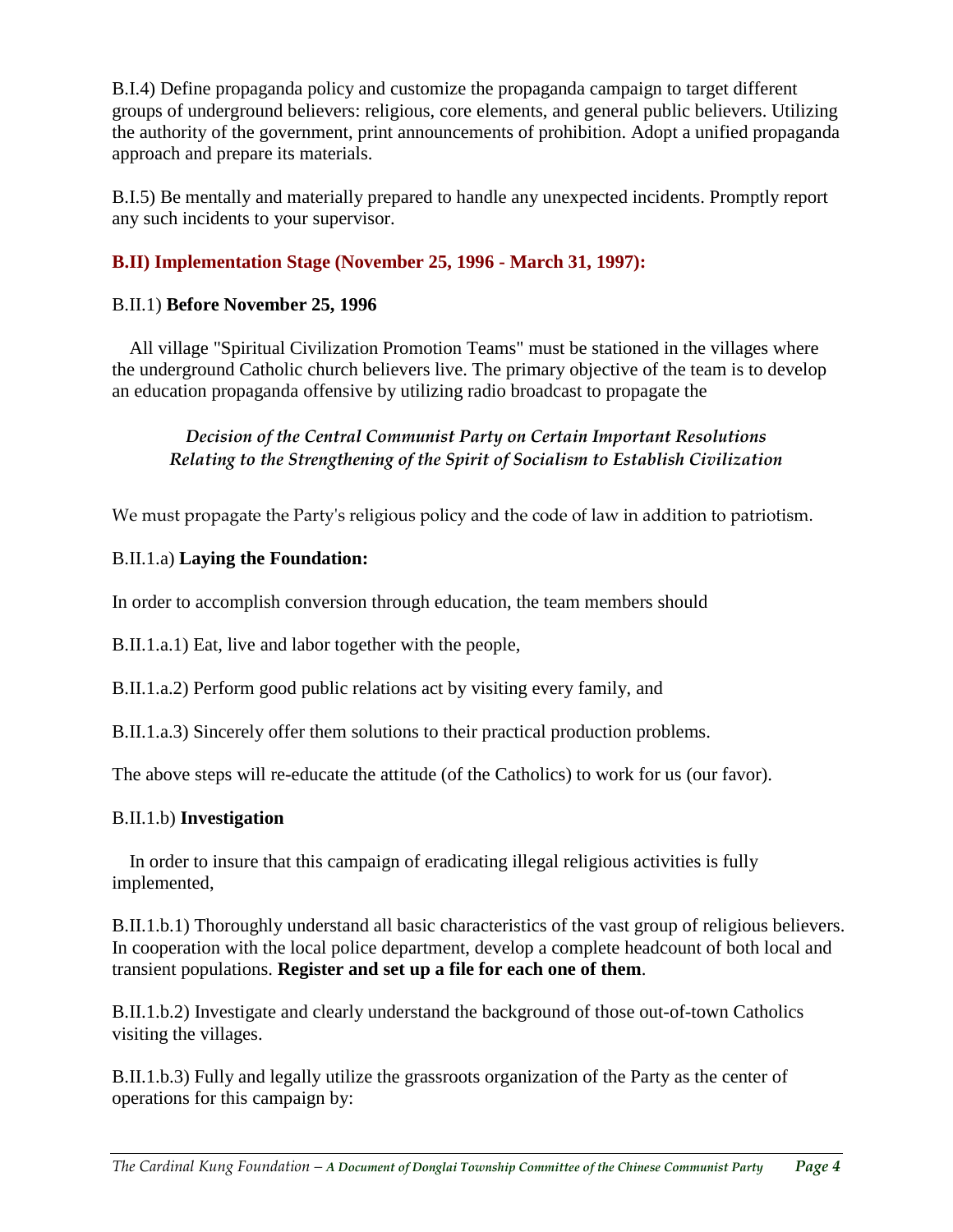B.II.1.b.3.a) Strengthening the establishment of the leadership class for those villages most populated by religious believers, and

B.II.1.b.3.b) Performing a thorough evaluation of the Party's village branch. Make any adjustment or reinforcement to insure that the branch can serve as the fortress of this campaign.

### B.II.2) **Before November 30, 1996**

B.II.2.a) Thoroughly investigate and understand the underground Catholic religious, the core members of the underground force, the number of Catholics and the basic circumstances of the illegal activities.

B.II.2.b) Investigate each one of the following groups, understand its activity schedules, overseas connections, the degree of its stubbornness, the traits that could be taken advantage of, and its psychological characteristics:

B.II.2.b.i) Underground Catholic religious

B.II.2.b.ii) Catholic believers in the Communist Party, Communist youth league, government cadre , militia, staff and their families, and

B.II.2.b.iii) The people responsible for illegal activities.

### B.II.3) **Develop different class levels**

Each team must strengthen the target of education. Tailor the classes to the varying needs of the public audience.

B.II.3.a) The first objective is for the Party. Its objective is to use the constitution of the Party to unify the thoughts of the member of the Party so that they could develop the influence as a model to stop the underground Catholic illegal activities.

B.II.3.b) The second objective is to create a reserve force of zealous young people for the Party's undertaking. This class is to help them:

B.II.3.b.i) to cultivate the life and world outlook of the proletarian thoughts, B.II.3.b.ii) to be aware of the capacity of different ideas which could have infiltrated them from the non-proletarian people, and

B.II.3.b.iii) to be capable of resisting these ideas.

B.II.3.c) The third objective is to induce underground Catholic religious and its core members to carry on their religious activities normally and legally by making them aware of those activities which are **in line with "theology"**, those which are unreasonable and illegal. This class is to indoctrinate them about the policies and objectives of the Party, and the law of the nation.

## B.II.4) **Make a big effort to disintegrate the underground religious influence**

B.II.4.a) Underground religious activities are illegal and dangerous. This should be explained clearly in the class.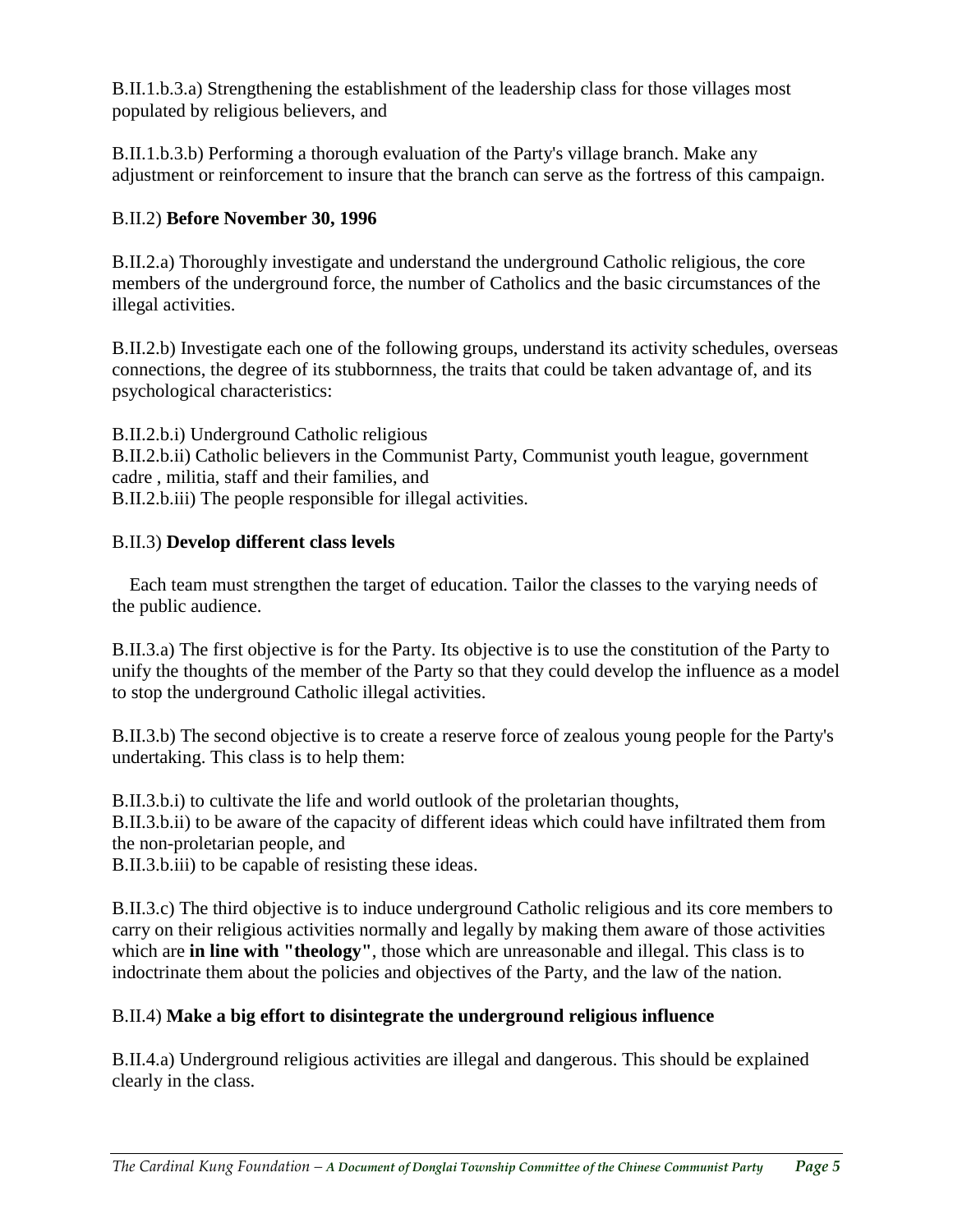B.II.4.b) The policy of the government is to protect and support the autonomous church. Only through the autonomous church will there be hope.

B.II.4.c) Break up the underground religious influence by:

B.II.4.c.i) Uniting the majority through education, B.II.4.c.ii) Isolating and attacking the extremist, B.II.4.c.iii) Developing overall education, B.II.4.c.iv) Organizing specialists, and B.II.4.c.v) Using any other conceivable means.

With the exception of the few stubborn and core members (of the underground Catholic Church) who must be prosecuted according to law, the remainder will be indoctrinated by education. Persistent effort should be applied to convince the believers to obey the government and no longer to join illegal religious activities. Settle those who join legal religious activities and provide them with a suitable assembly place.

Using the principle of uniting the majority and isolating the extremist, prompt the workers to take care of each person (underground Catholic), **forcing him (the underground Catholic) to write a statement of repentance (apostasy letter), to recognize the policy of independence and autonomy (of the church), and to join the legal religious activities (the Patriotic Association).**

### B.II.5. **Thoroughly and legally eliminate the assembly locations for illegal activities by the following means.**

B.II.5.a) Public relations,

- B.II.5.b) Reliance on Party's grassroots organization,
- B.II.5.c) Harvesting the power of the public (opinion), and
- B.II.5.d) Adopting the procedure of settling the religious issue as non-religious.

Seal those places used for comparatively less serious illegal activities, and, through the workers, register them so that they could practice legal religious activities, and be brought into normal administration. In the mean time, **if any underground seminary is discovered, it must be categorically eliminated.**

### . B.II.6) **Firmly eliminate large scale illegal assembly activities such as on (the Christmas day) "December 25".**

B.II.6.a) Control underground religious and core members' illegal activities.

B.II.6.b) All religious believers in the village must be well prepared for the task of interception. Firmly warn religious believers not to leave the village.

B.II.6.c) The procedure must be prepared early, and the propaganda must be completed early. Licenses or permits for vehicles and equipment used for religious activity are not only to be confiscated, but also their users be fined. In the meantime, be prepared to handle any sudden unexpected incidents.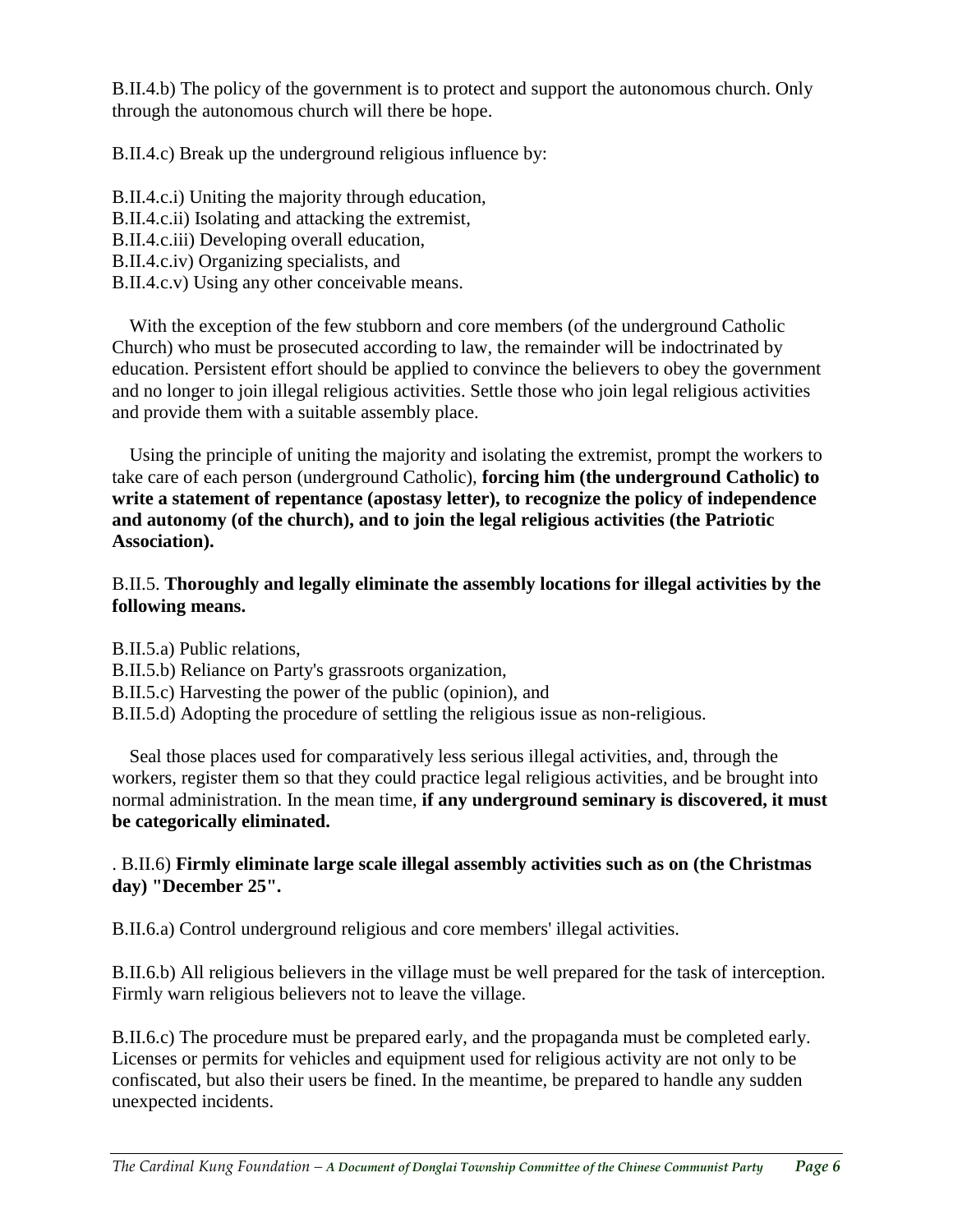#### B.II.7. **Infiltrate Schools**

Must have a very strict policy. Adjust and strengthen the power of teachers in the religious believers' village.

B.II.7.a) Those teachers performing illegal religious activities must be punished, or even dismissed.

B.II.7.b) Do not allow any missionary activities in the school.

B.II.7.c) Do not allow the study, observation, or visits of any form of religious activities.

B.II.7.d) Do not allow students to carry any religious goods and propaganda materials.

Disobedience must be punished most severely. Stop firmly the use of religion to interfere with this directive and with other policies such as birth control. Take care of these issues on a case by case basis.

**Through implementation of the above procedures, the objective of destroying the organization of underground Catholics and their assembly places must be achieved.** Breaking up the underground Catholic influence, preventing the underground Catholics from participating in large scale assemblies on Shitangshan, cutting off the relationship between the criminal elements and overseas enemy force are steps to normalizing legalized religious activity.

#### B.III) **Consolidation Stage (April 1, 1997 - June 30, 1997)**

In order to consolidate the hard-won results and to prevent the repetition of the illegal activities, we must make the struggle of **stopping the illegal Catholic activities a long term political objective**. After this unified and concentrated action, we must take advantage of these three months to consolidate the result, to insist on additional work on this project, and **to insure that the illegal underground Catholic influence and the illegal assemblies in our township are eradicated**. Each village must also strengthen its systems and regulations.

#### C. **Leadership Organization**

Establish "Donglai Leadership Team to Stop the Underground Catholic Church Illegal Activities According to the Law"

Officer-in-Charge: Yang Shusen

Vice Officer in Charge: Chen Zemin

Team workers: Li Xianchang, Xong Xiaoqiu, Huang Lusun, Xiao Jingxing, Chen Guimin, Lu Yaomin,Huang Rongshun, Sun Guangrong, Zhou Kaiwu, Huang Xinming.

Office Manager: Huang Xinming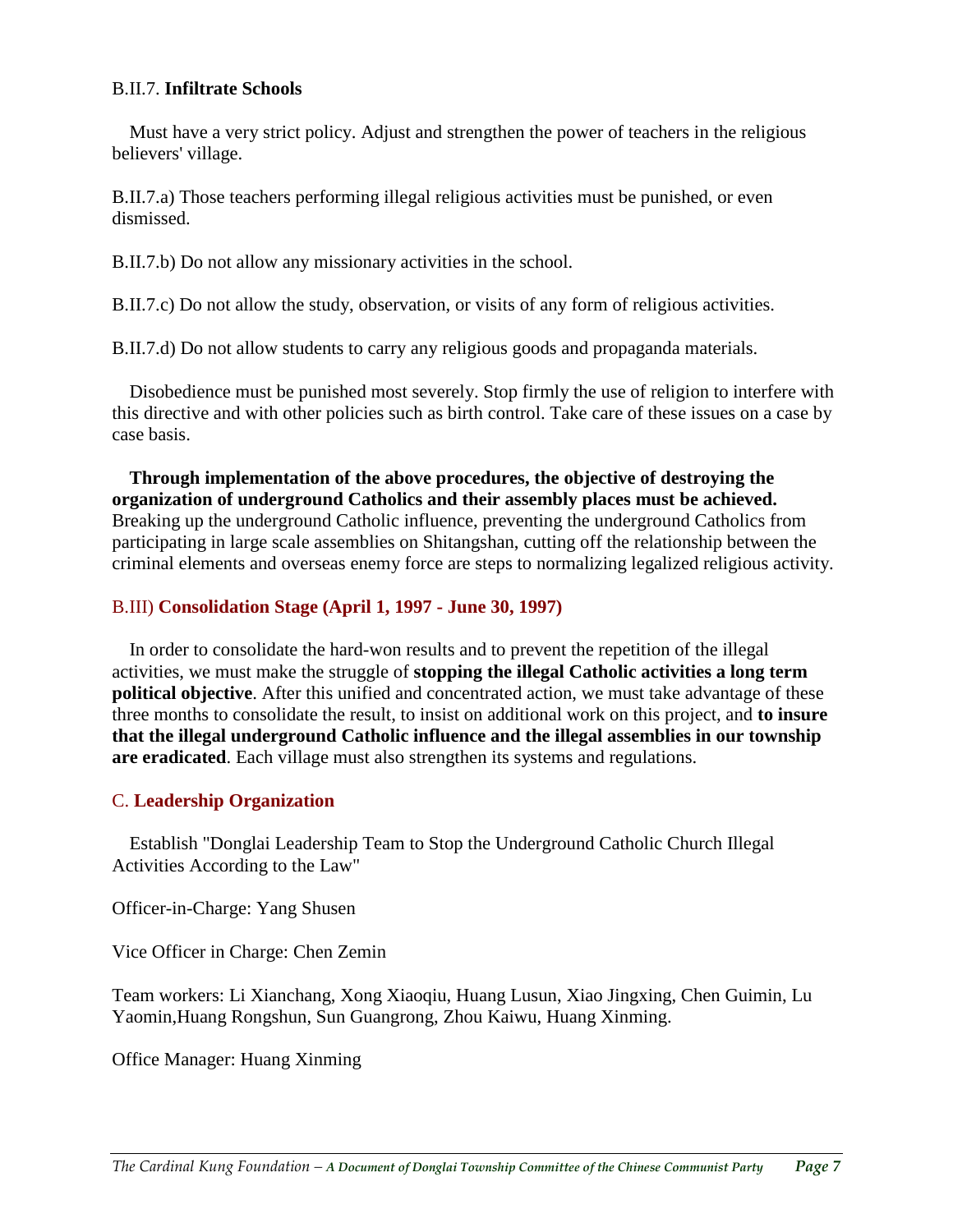#### D. **Matters Demanding Special Attention**

D.1) Having a good grasp of policies, being particular about tactics, and strictly managing affairs according to the laws, the leaders of various levels must carry out the assignment of "stopping illegal activities" as an important "Engineering Task" by strengthening the spiritual build-up in order to manage and to put society in order. They must be firm and proactive in the strategy; active and steady in tactics. Political matters should be treated as non-political ones while the **problems of religious character should be so solved as non-religious ones**. Do not agitate the already conflicting situation; thereby irritating the restless factors and causing very serious social disturbances as the result of erroneous problem management.

D.2) Discipline must be observed, and commands must be obeyed. Decisions made by the leadership group of the county and township government must be carried out firmly. Mistakes caused by negligence must be investigated and dealt with seriously. Reporting and feedback systems must be strictly enforced. Each week, the working unit is to report to the township leadership group about its work in progress. In the meantime, confidentiality is to be strictly observed. Do not disclose the undisclosable. Those who negatively impact the overall strategy as the result of compromised secrets will have to be dismissed, or, if the situation is serious, criminally prosecuted according to the law.

D.3) In order to accomplish this difficult and **glorified assignment** from the county committee of the communist party and the county government, responsibility oriented systems must be put in place and enforced. Each village committee and unit should clearly understand its assignment in conformity with local practice. One must clearly understand and be responsible for one's own obligation. Serious unfavorable consequences arising from disobedience, irresponsibility, and resulting in the undermining of the strategically planned objective must be conclusively investigated. All village committees and township units must work and support each other by coordinating all initiatives.

# **The Propaganda Slogans of the Special Struggle of "Eradicating Illegal Activities" in Donglai Township**

1) All religious activities must only be conducted within the scope of the national constitution, laws, regulations and policies!

2) Actively expand the special struggle of eradicating illegal religious activities in accordance with the laws!

3) Firmly attack and eradicate the unlawful and criminal activities committed through religion!

4) Firmly attack and eradicate illegal missionary activities and unlawful assemblies!

5) Do not offer sites, supplies for illegal religious activities! Offenders will be punished severely!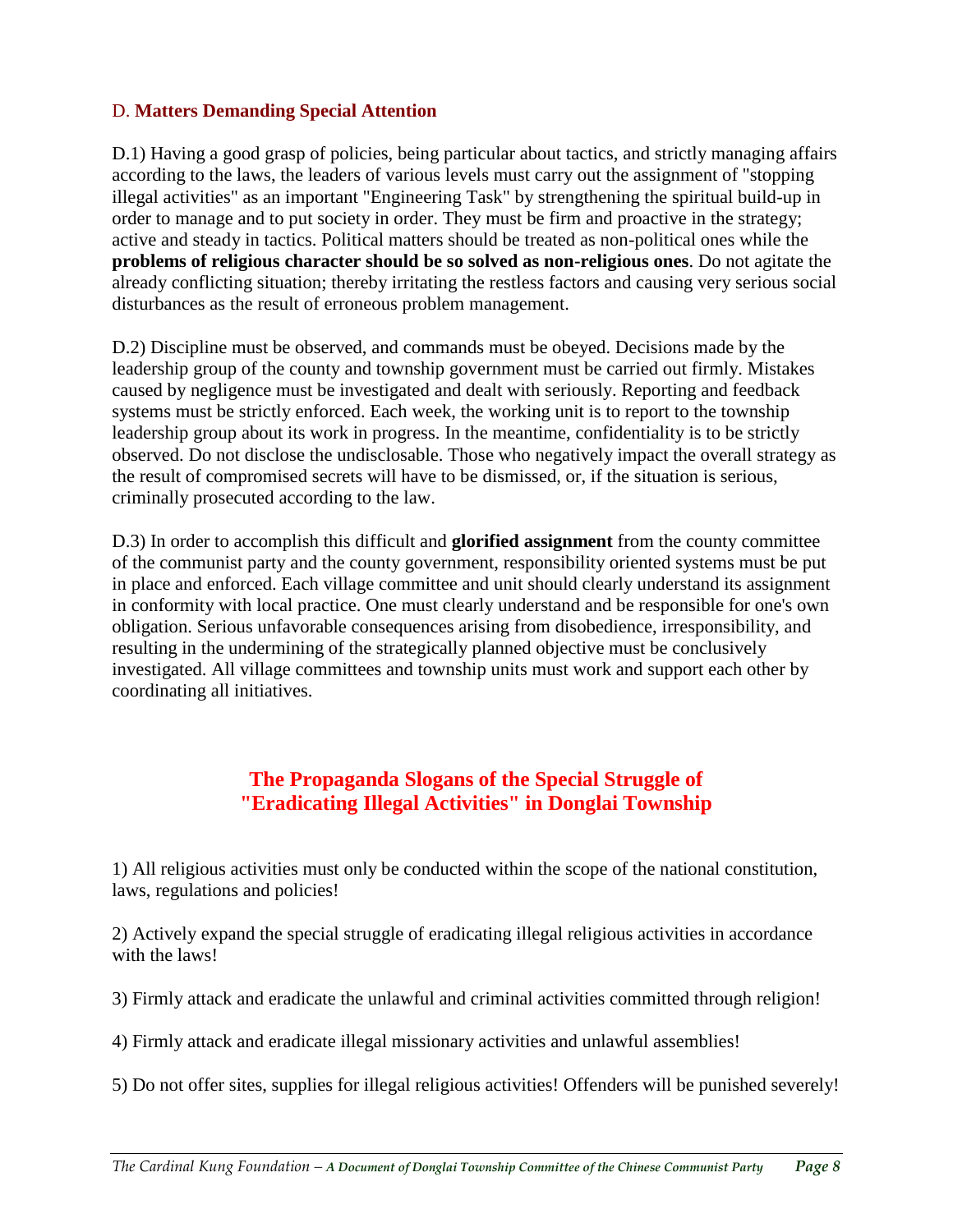6) Out of town religious visitors are not to be allowed! Offenders will be punished severely!

7) Protect the lawful, stop the unlawful, and attack the illegal offenders!

8) Gatherings are not permitted on Yujiashan, Shitangshan and Zen's House. Offenders will be punished severely!

9) Conducting religious activities are not allowed at the sites forbidden by the government. Offenders will be punished severely!

10) Firmly eradicate all illegal religious activity sites!

# **Donglai Township Spiritual Enhancement Propaganda Team Membership List**

Shanbei Village Committee: Group Leader - Li Xian Chang Group Assistant Leader - Xiao Jing Xing Members - Chen Zhengsun, Zhou Xiaogiu, Li Yonggen

Leifang Village Committee: Group Leader - Xong Xiaoqiu Group Assistant Leader - Chen Guimin Members - Le Guixiu, Zheng Xiaoping, Sun Guangrong

Donglai Village Committee: Group Leader - Huang Lusun Group Assistant Leader - Chen Zeming Members - Luo Chunfa, Deng Dongyu, Zeng Yonggao

Tangren Village Committee: Group Leader - Huang Rongshun Members - XXX Shuiming

Chenjia Village Committee: Group Leader - Lu Yaoming Members - Yuan Youxing

Caochang Village Committee: Group Leader - Zhou Kaiwu Members - Dai Xinsheng

## **The Planning of "Eradicating the Illegal Activities" in Donglai Township**

#### I. **Propaganda & Initiative Stage (11/20/96 -11/25/96)**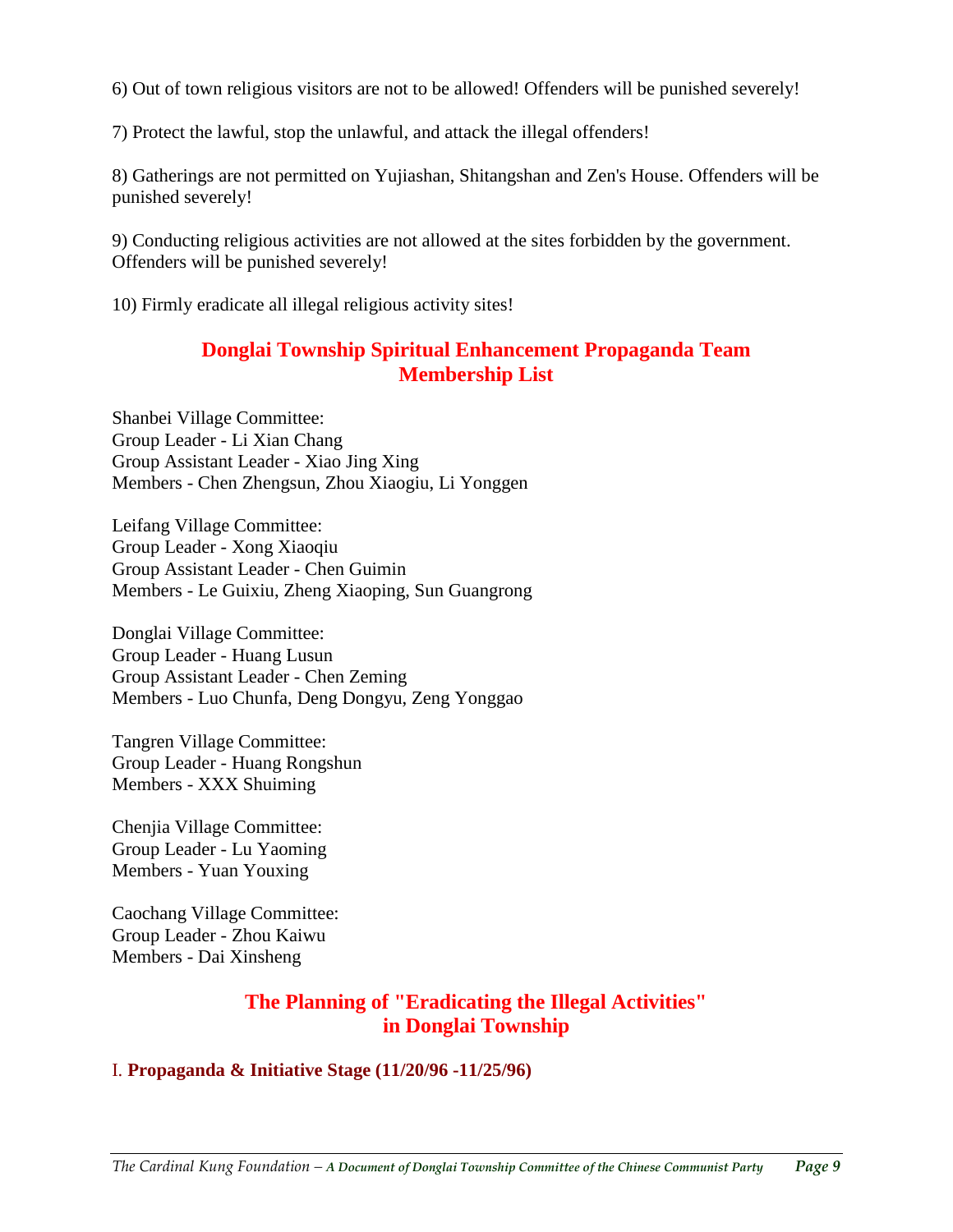I.1) The committee of the communist party and the government of the township summons a council meeting to strategize the "Eradicating the Illegal Activities" initiative and to set up definitive procedures.

I.2) The government of the township convenes a meeting of all the township Party cadres.

I.3) The village committee convene meetings of the Party Branch Committee, Party members and all the villagers.

I.4) The village committees set up special subgroups.

I.5) The units and committees of all villages produce banner - sized slogans (2 to 3 slogans per village unit).

#### II. **Investigation Stage (11/26/96 - 11/30/96)**

II.1) Research and count the exact population of religion believers.

II.2) Locate the key village committees (30 or more Catholic families in the village) and the key families ( 2 or more Catholics in the family).

II.3) Clearly ascertain the locales of religious activities, i.e. the religious gathering sites.

II.4) Fully investigate the background and illegal activities of the underground Catholic clergy population as well as key and active Catholics.

#### III. **Education and Transformation Stage (12/1/96 - 12/15/96)**

III.1) Prepare the propaganda literature and "the three courses", i.e. the policy on religion, laws and regulations, and build-up of spiritual civilization.

III.2) Establish the learning classes for Catholics.

III.3) Convene mass meetings. Educate them in accordance with their (required) standards.

III.4) Establish township regulations and civil disciplines.

III.5) Account for the responsibility between the village subgroups and the village committee.

III.6) Complete and sign an accountability system for mutual support between village committee and village subgroups.

III.7) Strengthen the establishment of grassroots Party branch committee and the government.

#### IV. **Legal Control Stage (12/16/96 - 12/31/96)**

IV.1) Blockade the exits. **Guarantee that no one leaves the village and township on December 25**.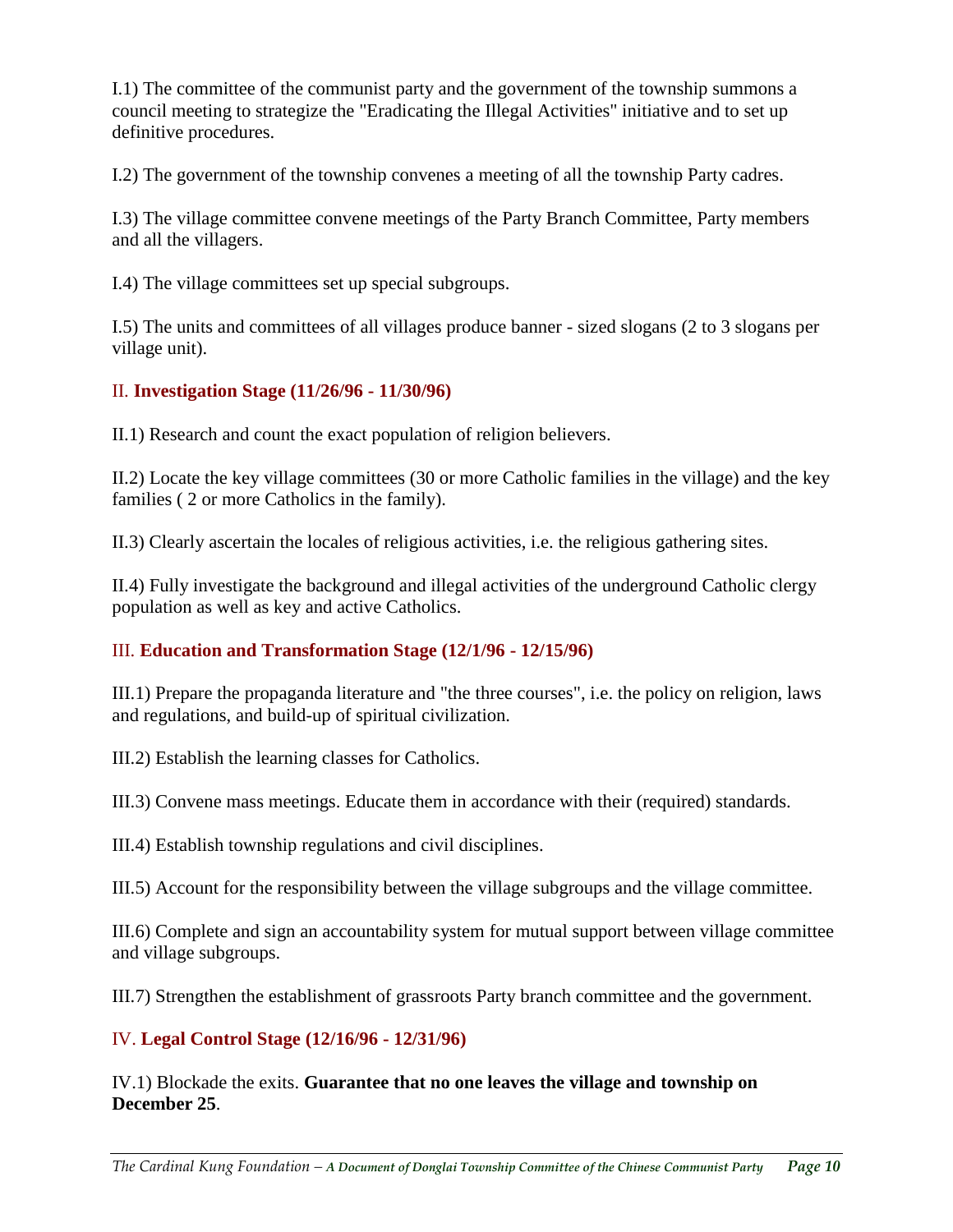IV.2) Forbid out-of-town Catholics from entering the township.

IV.3) Tighten the surveillance and control of the area.

IV.4) Clamp down and seal the sites of illegal religious activities.

IV.5) Strictly forbid unlawful gatherings and activities in schools.

#### V. **Conclusion and Consolidation Stage (1/1/97 - 6/30/97)**

V.1) Consolidate the achievement of "Stopping Illegal Activities", undertake and implement the special struggle of lawfully eradicating illegal religious activities as **a long-term political project.** 

V.2) Strengthen the regime's infrastructure. Establish a permanent religious surveillance group.

V.3) Meticulously execute the phases of consolidations and re-examinations.

### **Glossary**

# **THIS PAGE CANNOT BE MAILED WITH CHINESE CHARACTERS. IT WILL BE FAXED TO YOU UPON REQUEST.**

Caochang Chen Guimin Chen Zhengsun Chenjia Chen Zemin Chongren Xian Dai Xinsheng Deng Dongyu Donglai Fuzhou Huang Lusun Huang Rongshun Huang Xinmin Jiangxi Leifang Le Guixiu Li Xianchang Li Yonggen Lu Yaoming Luo Chunfa Shanbei Shitangshan Sun Guangrong Tangren